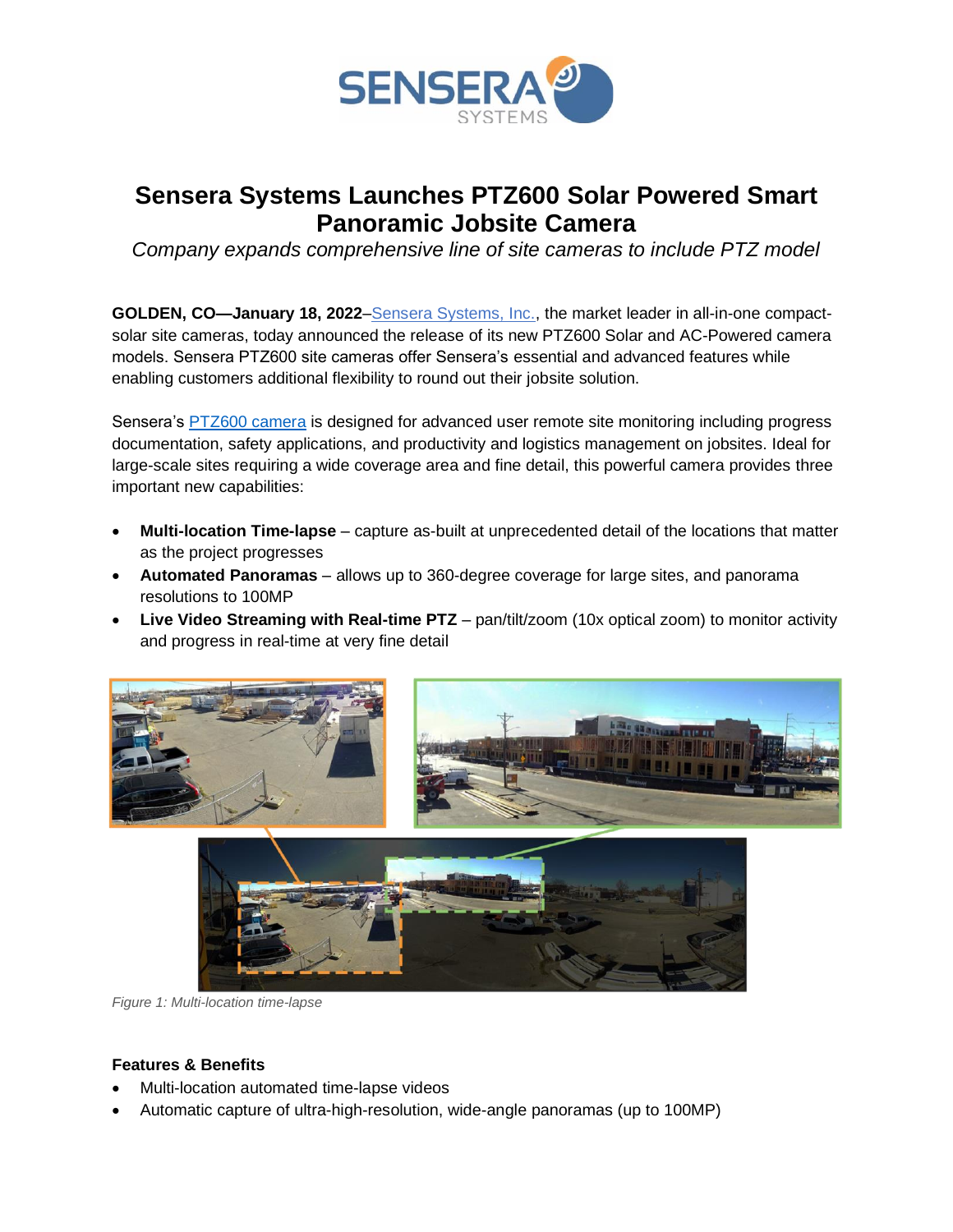- Real-time pan-tilt-zoom to view fine detail on the largest jobsites
- Built-in LTE or WiFi connectivity with world-wide coverage
- Compact solar, lightweight, easy to ship, install, and move/reposition



*Figure 2: Live video stream with real-time pan/tilt/zoom*

### **Smart Technology Elevates Ease of Use**

Sensera's PTZ600 solar powered cameras are the first of their kind to offer universal 4G/LTE connectivity using eSIM technology. As part of Sensera's [SiteCloud](https://www.senserasystems.com/sitecloud/?utm_source=pr&utm_medium=press&utm_campaign=ptz600_launch&utm_id=PTZ600&utm_term=ptz) service, wireless carriers for specific devices are updated automatically over the air ensuring optimal camera connectivity for any given location and assures seamless, uninterrupted wireless coverage when moving systems from one site to another. Sensera's PTZ600 cameras support 100's of wireless carriers worldwide, providing multi-national customers significant logistical advantages.

"We are excited to bring the PTZ600 to the project teams we serve. It will help them capture more of the project in greater detail than ever and at a price-point that is affordable for all project types. The PTZ600 builds on our field experience and our new hardware platform to move ahead our objectives of making jobsites safer, and more productive," said David Gaw, Founder and CEO, Sensera Systems. "For our Municipal and Government customers, the PTZ600 provides a more flexible solution for surveillance to help deter and stop illegal dumping, vandalism, and other crimes."

The new PTZ600 camera is available in Solar+AC and AC only models with Solar+AC MSRP at \$9,999. Project pricing, enterprise level pricing and multi-camera discounts available.

Sensera site cameras are powered by Sensera's SiteCloud platform which provides easy-to-use software for viewing, monitoring, and sharing real-time site data, detecting actionable insights, and simplifying workflow. SiteCloud is tightly integrated with Sensera's complete line of [fixed position](https://www.senserasystems.com/fixed-cameras/?utm_source=pr&utm_medium=press&utm_campaign=ptz600_launch&utm_id=PTZ600&utm_term=ptz) and [security cameras,](https://www.senserasystems.com/sitewatch-pro/?utm_source=pr&utm_medium=press&utm_campaign=ptz600_launch&utm_id=PTZ600&utm_term=ptz) [mobile apps,](https://www.senserasystems.com/mobile-applications/?utm_source=pr&utm_medium=press&utm_campaign=ptz600_launch&utm_id=PTZ600&utm_term=ptz) and [SiteCloud-AERIAL drone photography services](https://www.senserasystems.com/sitecloud-aerial/?utm_source=pr&utm_medium=press&utm_campaign=ptz600_launch&utm_id=PTZ600&utm_term=ptz) to support improved productivity, quality, safety, and automated documentation from one simple web interface. With the PTZ600, SiteCloud now offers multi-location time-lapse with fully automated and custom movie generation, and automated panorama capture and processing. SiteCloud service includes WiFi and 4G LTE connectivity making it a true end-to-end solution. Integrations with Procore®, Autodesk Construction Cloud, and PlanGrid simplify and automate workflow across the enterprise. SiteCloud also offers APIs for customers to integrate value-added applications and work-flows.

### **About Sensera Systems**

Sensera Systems is the market leader in affordable, easy to deploy solar cameras. Our professional solutions are purpose built for the rigors of construction job sites, both large and small. With thousands of projects deployed across North America, our solar/wireless solutions help project